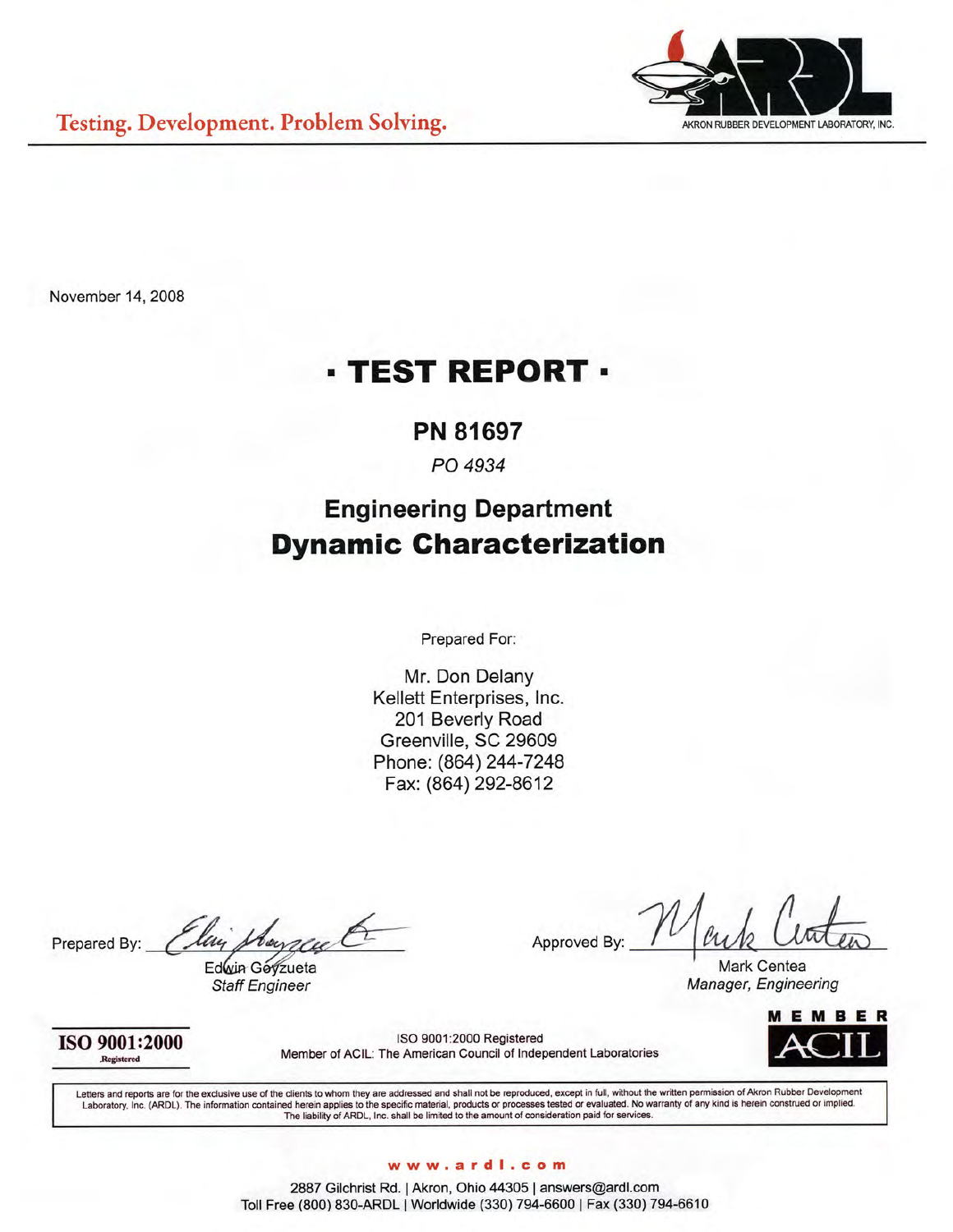November 14, 2008

Mr. Don Delany Page 2 of 6<br>
Rellett Enterprises, Inc. 2006 Kellett Enterprises, Inc.

Phone: (864) 244-7248<br>Fax: (864) 292-8612 (864) 292-8612

**Subject:** Dynamic Characterization and Coefficient of Friction

**Received:** One (1) material identified as LP-13, 3/8 inch thick

#### **Dynamic Characterization:**

Test Parameters:

| Specimen:        | 2.0 inch $x$ 2.0 inch $x$ 3/8 inch thk.     |
|------------------|---------------------------------------------|
| Pressure Sweep:  | 25-500 Psi, 25 Psi increments (Compression) |
| Frequency Sweep: | 10-60 Hz, 10 Hz increments                  |
| Amplitude:       | $0.001$ inch (p-p)                          |
| Equipment:       | MTS 831.20 Elastomer Test System            |
| Test Fixture:    | <b>Compression Platens</b>                  |
| Temperature:     | $23^\circ \text{C}$                         |

Procedure: Each specimen was stabilized at test temperature for at least 24 hours prior to being mounted on the MTS machine for testing. The actuator was positioned, the load and displacement were zeroed, and the test was begun following the parameters above.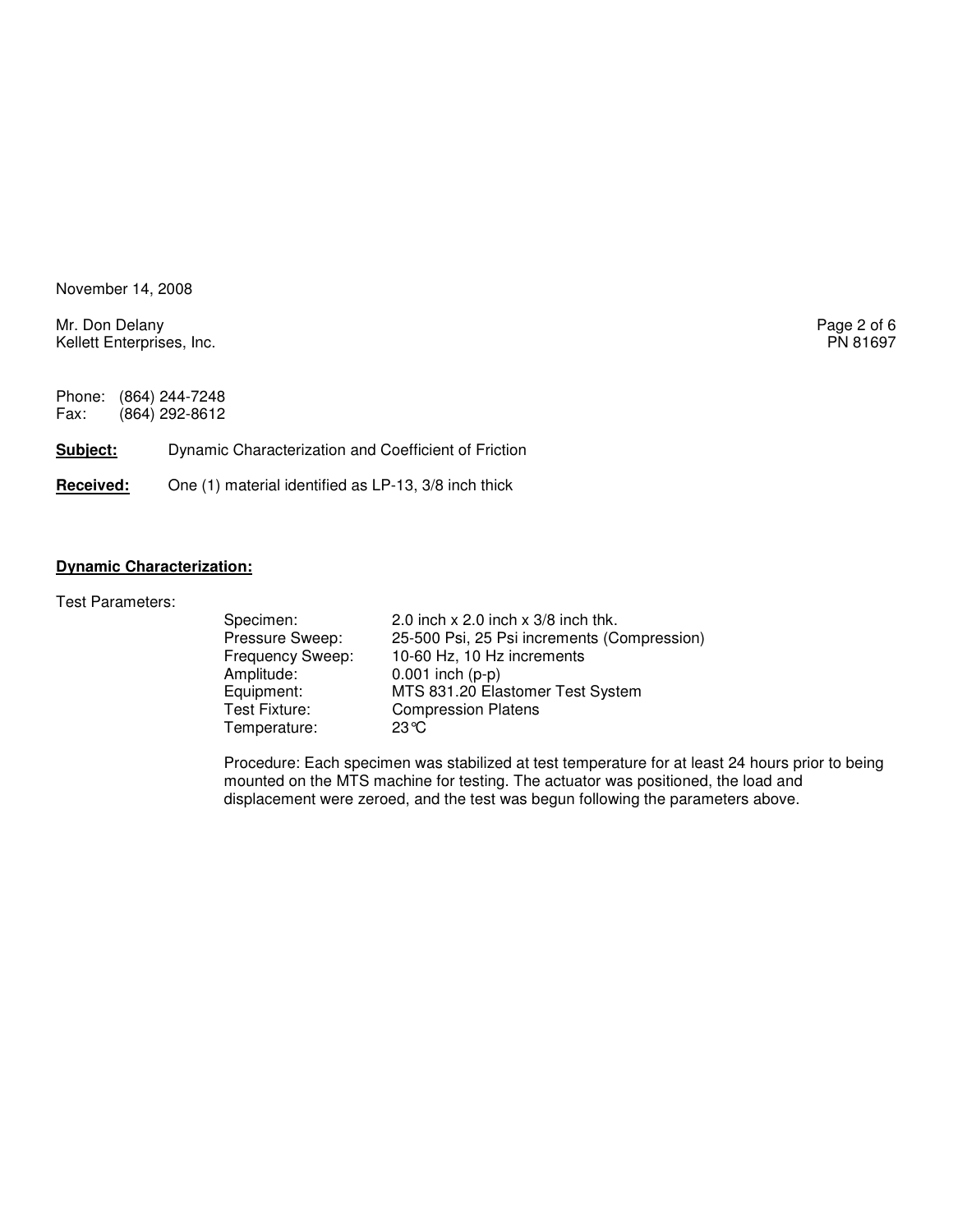Mr. Don Delany Page 3 of 6 Kellett Enterprises, Inc. PN 81697

### **Test Results:**

| <b>Specified</b> | <b>Specified Mean</b> |                 | <b>Overall</b>      | <b>Neoprene</b>     | <b>Damping</b>     |
|------------------|-----------------------|-----------------|---------------------|---------------------|--------------------|
| <b>Frequency</b> | Level                 | <b>Pressure</b> | <b>Displacement</b> | <b>Displacement</b> | <b>Coefficient</b> |
| <b>Hz</b>        | N                     | <b>PSI</b>      | mm                  | %                   | N-Sec/mm           |
| 10               | 444.82                | 25.00           | 0.17                | 2.74                | 35.67              |
| 10               | 889.64                | 50.00           | 0.24                | 3.79                | 57.46              |
| 10               | 1334.47               | 75.00           | 0.29                | 4.62                | 80.94              |
| 10               | 1779.29               | 100.00          | 0.34                | 5.41                | 90.44              |
| 10               | 2224.11               | 125.00          | 0.40                | 6.22                | 94.72              |
| 10               | 2668.93               | 150.00          | 0.45                | 7.15                | 84.41              |
| 10               | 3113.76               | 175.00          | 0.53                | 8.31                | 85.65              |
| 10               | 3558.58               | 200.00          | 0.62                | 9.76                | 101.68             |
| 10               | 4003.40               | 225.00          | 0.73                | 11.51               | 106.45             |
| 10               | 4448.22               | 250.00          | 0.86                | 13.52               | 101.40             |
| 10               | 4893.04               | 275.00          | 1.00                | 15.74               | 94.14              |
| 10               | 5337.87               | 300.00          | 1.14                | 17.95               | 103.02             |
| 10               | 5782.69               | 325.00          | 1.28                | 20.17               | 106.77             |
| 10               | 6227.51               | 350.00          | 1.41                | 22.24               | 102.46             |
| 10               | 6672.33               | 375.00          | 1.53                | 24.15               | 103.62             |
| 10               | 7117.15               | 400.00          | 1.64                | 25.86               | 104.41             |
| 10               | 7561.98               | 425.00          | 1.74                | 27.43               | 109.81             |
| 10               | 8006.80               | 450.00          | 1.83                | 28.82               | 110.52             |
| 10               | 8451.62               | 475.00          | 1.91                | 30.06               | 110.11             |
| 10               | 8896.44               | 500.00          | 1.98                | 31.20               | 100.37             |

**Figure 1: Dynamic Characterization Results At 10 Hz** 

| <b>Specified</b> | <b>Specified Mean</b> |                 | <b>Overall</b>      | <b>Neoprene</b>     | <b>Damping</b>     |
|------------------|-----------------------|-----------------|---------------------|---------------------|--------------------|
| <b>Frequency</b> | <b>Level</b>          | <b>Pressure</b> | <b>Displacement</b> | <b>Displacement</b> | <b>Coefficient</b> |
| <b>Hz</b>        | N                     | <b>PSI</b>      | mm                  | $\%$                | N-Sec/mm           |
| 20               | 444.82                | 25.00           | 0.18                | 2.85                | 19.78              |
| 20               | 889.64                | 50.00           | 0.25                | 3.90                | 30.51              |
| 20               | 1334.47               | 75.00           | 0.30                | 4.73                | 39.59              |
| 20               | 1779.29               | 100.00          | 0.35                | 5.53                | 45.89              |
| 20               | 2224.11               | 125.00          | 0.40                | 6.36                | 50.09              |
| 20               | 2668.93               | 150.00          | 0.47                | 7.33                | 48.06              |
| 20               | 3113.76               | 175.00          | 0.54                | 8.53                | 47.65              |
| 20               | 3558.58               | 200.00          | 0.64                | 10.03               | 47.52              |
| 20               | 4003.40               | 225.00          | 0.75                | 11.83               | 48.77              |
| 20               | 4448.22               | 250.00          | 0.88                | 13.88               | 47.07              |
| 20               | 4893.04               | 275.00          | 1.02                | 16.11               | 47.27              |
| 20               | 5337.87               | 300.00          | 1.16                | 18.33               | 51.45              |
| 20               | 5782.69               | 325.00          | 1.30                | 20.52               | 51.80              |
| 20               | 6227.51               | 350.00          | 1.43                | 22.56               | 50.94              |
| 20               | 6672.33               | 375.00          | 1.55                | 24.43               | 53.23              |
| 20               | 7117.15               | 400.00          | 1.66                | 26.13               | 50.28              |
| 20               | 7561.98               | 425.00          | 1.76                | 27.66               | 54.68              |
| 20               | 8006.80               | 450.00          | 1.84                | 29.02               | 53.45              |
| 20               | 8451.62               | 475.00          | 1.92                | 30.25               | 52.68              |
| 20               | 8896.44               | 500.00          | 1.99                | 31.36               | 50.06              |

**Figure 2: Dynamic Characterization Results At 20 Hz**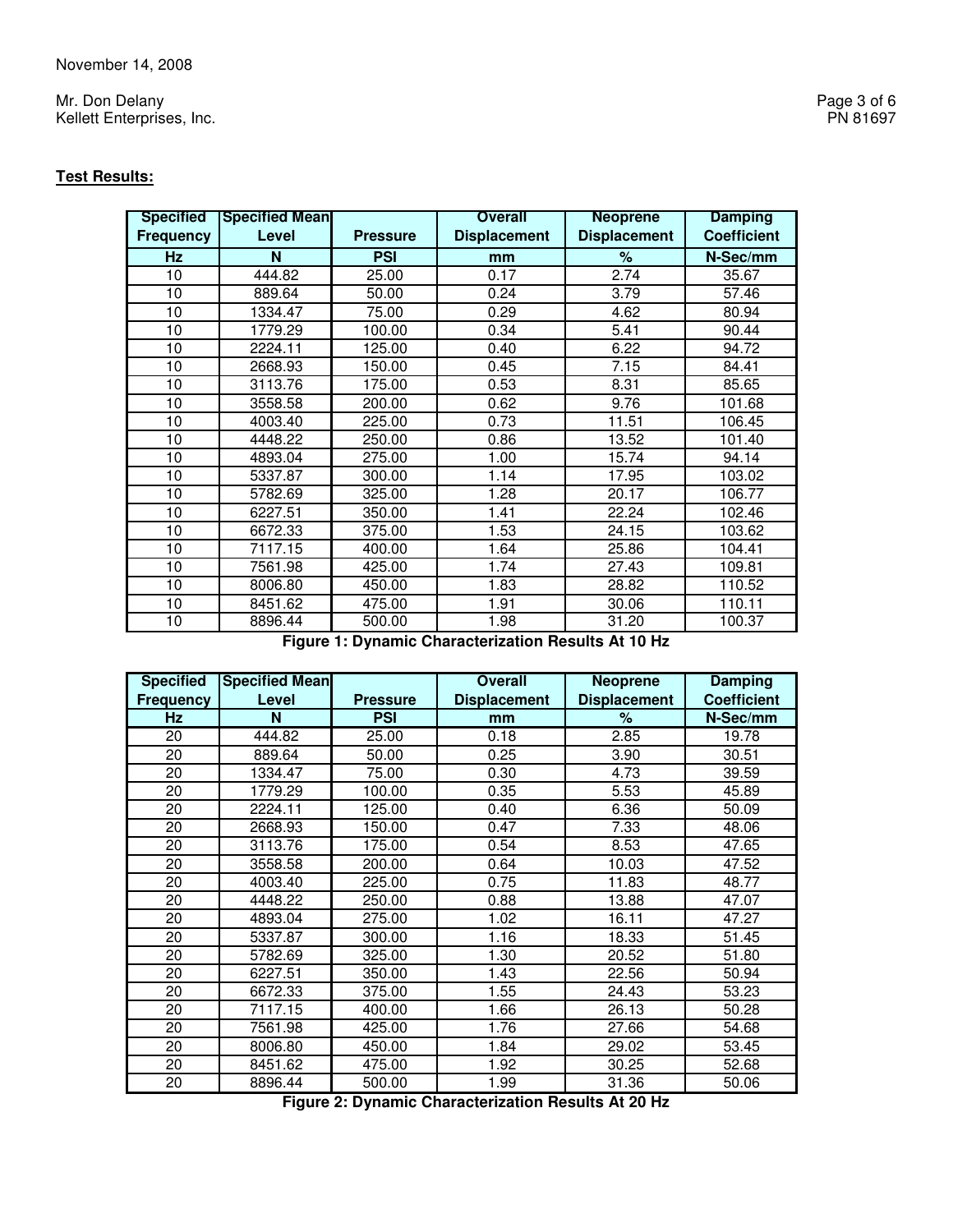Mr. Don Delany Page 4 of 6<br>
Kellett Enterprises, Inc. 2006 Kellett Enterprises, Inc.

| <b>Specified</b> | <b>Specified Mean</b> |                 | <b>Overall</b>      | <b>Neoprene</b>     | <b>Damping</b>     |
|------------------|-----------------------|-----------------|---------------------|---------------------|--------------------|
| <b>Frequency</b> | Level                 | <b>Pressure</b> | <b>Displacement</b> | <b>Displacement</b> | <b>Coefficient</b> |
| <b>Hz</b>        | N                     | <b>PSI</b>      | mm                  | %                   | N-Sec/mm           |
| 30               | 444.82                | 25.00           | 0.19                | 2.93                | 13.34              |
| 30               | 889.64                | 50.00           | 0.25                | 3.96                | 21.04              |
| 30               | 1334.47               | 75.00           | 0.31                | 4.81                | 27.30              |
| 30               | 1779.29               | 100.00          | 0.36                | 5.61                | 30.24              |
| 30               | 2224.11               | 125.00          | 0.41                | 6.46                | 31.14              |
| 30               | 2668.93               | 150.00          | 0.47                | 7.46                | 33.93              |
| 30               | 3113.76               | 175.00          | 0.55                | 8.71                | 33.03              |
| 30               | 3558.58               | 200.00          | 0.65                | 10.27               | 31.63              |
| 30               | 4003.40               | 225.00          | 0.77                | 12.12               | 32.27              |
| 30               | 4448.22               | 250.00          | 0.90                | 14.20               | 32.90              |
| 30               | 4893.04               | 275.00          | 1.04                | 16.44               | 33.04              |
| 30               | 5337.87               | 300.00          | 1.18                | 18.66               | 33.82              |
| 30               | 5782.69               | 325.00          | 1.32                | 20.82               | 35.70              |
| 30               | 6227.51               | 350.00          | 1.45                | 22.84               | 35.41              |
| 30               | 6672.33               | 375.00          | 1.57                | 24.70               | 33.45              |
| 30               | 7117.15               | 400.00          | 1.67                | 26.36               | 33.93              |
| 30               | 7561.98               | 425.00          | 1.77                | 27.87               | 35.78              |
| 30               | 8006.80               | 450.00          | 1.85                | 29.21               | 31.80              |
| 30               | 8451.62               | 475.00          | 1.93                | 30.41               | 32.45              |
| 30               | 8896.44               | 500.00          | 2.00                | 31.49               | 32.01              |

**Figure 3: Dynamic Characterization Results At 30 Hz** 

| <b>Specified</b> | <b>Specified Mean</b> |                 | <b>Overall</b>      | <b>Neoprene</b>     | <b>Damping</b>     |
|------------------|-----------------------|-----------------|---------------------|---------------------|--------------------|
| <b>Frequency</b> | Level                 | <b>Pressure</b> | <b>Displacement</b> | <b>Displacement</b> | <b>Coefficient</b> |
| <b>Hz</b>        | N                     | <b>PSI</b>      | mm                  | %                   | N-Sec/mm           |
| 40               | 444.82                | 25.00           | 0.19                | 2.98                | 10.48              |
| 40               | 889.64                | 50.00           | 0.26                | 4.02                | 16.46              |
| 40               | 1334.47               | 75.00           | 0.31                | 4.89                | 21.64              |
| 40               | 1779.29               | 100.00          | 0.36                | 5.69                | 24.64              |
| 40               | 2224.11               | 125.00          | 0.42                | 6.56                | 23.22              |
| 40               | 2668.93               | 150.00          | 0.48                | 7.59                | 22.46              |
| 40               | 3113.76               | 175.00          | 0.56                | 8.89                | 24.51              |
| 40               | 3558.58               | 200.00          | 0.66                | 10.47               | 24.64              |
| 40               | 4003.40               | 225.00          | 0.79                | 12.38               | 24.82              |
| 40               | 4448.22               | 250.00          | 0.92                | 14.49               | 24.67              |
| 40               | 4893.04               | 275.00          | 1.06                | 16.75               | 25.69              |
| 40               | 5337.87               | 300.00          | 1.20                | 18.97               | 24.91              |
| 40               | 5782.69               | 325.00          | 1.34                | 21.12               | 24.82              |
| 40               | 6227.51               | 350.00          | 1.47                | 23.12               | 26.03              |
| 40               | 6672.33               | 375.00          | 1.58                | 24.95               | 25.38              |
| 40               | 7117.15               | 400.00          | 1.69                | 26.58               | 28.25              |
| 40               | 7561.98               | 425.00          | 1.78                | 28.07               | 26.79              |
| 40               | 8006.80               | 450.00          | 1.87                | 29.38               | 25.91              |
| 40               | 8451.62               | 475.00          | 1.94                | 30.57               | 23.68              |
| 40               | 8896.44               | 500.00          | 2.01                | 31.63               | 27.51              |

**Figure 4: Dynamic Characterization Results At 40 Hz**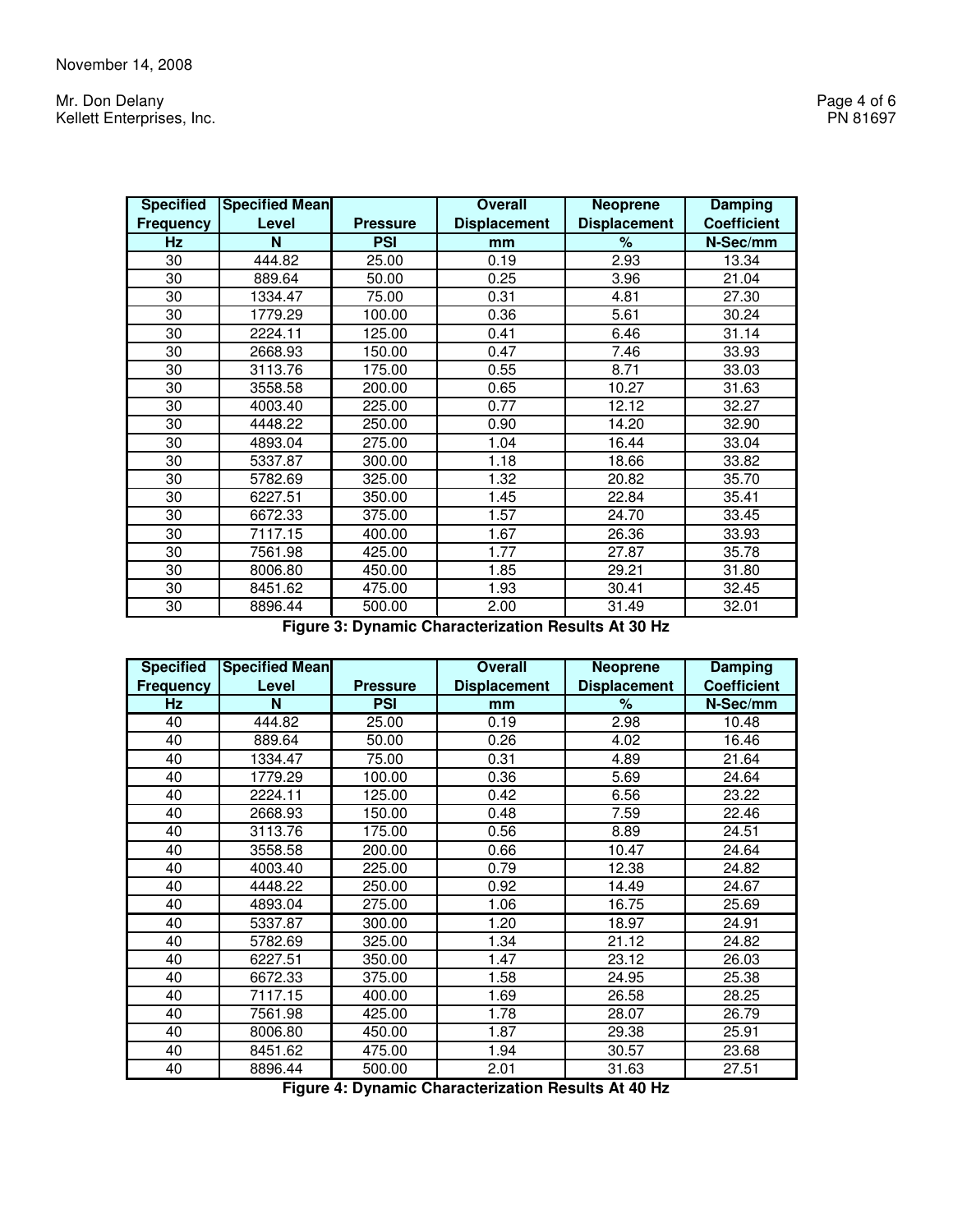Mr. Don Delany Page 5 of 6<br>
Kellett Enterprises, Inc. 2008 and 2009 and 2009 and 2009 and 2009 and 2009 and 2009 and 2009 and 2009 and 20<br>
PN 81697 Kellett Enterprises, Inc.

| <b>Specified</b> | <b>Specified Mean</b> |                 | <b>Overall</b>      | <b>Neoprene</b>     | <b>Damping</b>     |
|------------------|-----------------------|-----------------|---------------------|---------------------|--------------------|
| <b>Frequency</b> | Level                 | <b>Pressure</b> | <b>Displacement</b> | <b>Displacement</b> | <b>Coefficient</b> |
| <b>Hz</b>        | N                     | <b>PSI</b>      | mm                  | %                   | N-Sec/mm           |
| 50               | 444.82                | 25.00           | 0.19                | 3.02                | 8.44               |
| 50               | 889.64                | 50.00           | 0.26                | 4.08                | 12.70              |
| 50               | 1334.47               | 75.00           | 0.31                | 4.94                | 16.99              |
| 50               | 1779.29               | 100.00          | 0.37                | 5.76                | 18.85              |
| 50               | 2224.11               | 125.00          | 0.42                | 6.64                | 18.24              |
| 50               | 2668.93               | 150.00          | 0.49                | 7.71                | 18.24              |
| 50               | 3113.76               | 175.00          | 0.57                | 9.05                | 18.73              |
| 50               | 3558.58               | 200.00          | 0.68                | 10.67               | 19.21              |
| 50               | 4003.40               | 225.00          | 0.80                | 12.63               | 19.45              |
| 50               | 4448.22               | 250.00          | 0.94                | 14.77               | 20.08              |
| 50               | 4893.04               | 275.00          | 1.08                | 17.02               | 20.60              |
| 50               | 5337.87               | 300.00          | 1.22                | 19.25               | 20.18              |
| 50               | 5782.69               | 325.00          | 1.36                | 21.39               | 21.34              |
| 50               | 6227.51               | 350.00          | 1.48                | 23.37               | 19.67              |
| 50               | 6672.33               | 375.00          | 1.60                | 25.17               | 20.85              |
| 50               | 7117.15               | 400.00          | 1.70                | 26.79               | 20.75              |
| 50               | 7561.98               | 425.00          | 1.79                | 28.25               | 20.53              |
| 50               | 8006.80               | 450.00          | 1.88                | 29.55               | 20.77              |
| 50               | 8451.62               | 475.00          | 1.95                | 30.71               | 19.37              |
| 50               | 8896.44               | 500.00          | 2.02                | 31.76               | 20.98              |

**Figure 5: Dynamic Characterization Results At 50 Hz** 

| <b>Specified</b> | <b>Specified Mean</b> |                 | <b>Overall</b>      | <b>Neoprene</b>     | <b>Damping</b>     |
|------------------|-----------------------|-----------------|---------------------|---------------------|--------------------|
| <b>Frequency</b> | Level                 | <b>Pressure</b> | <b>Displacement</b> | <b>Displacement</b> | <b>Coefficient</b> |
| <b>Hz</b>        | N                     | <b>PSI</b>      | mm                  | %                   | N-Sec/mm           |
| 60               | 444.82                | 25.00           | 0.19                | 3.06                | 7.17               |
| 60               | 889.64                | 50.00           | 0.26                | 4.12                | 11.67              |
| 60               | 1334.47               | 75.00           | 0.32                | 4.99                | 14.86              |
| 60               | 1779.29               | 100.00          | 0.37                | 5.83                | 15.57              |
| 60               | 2224.11               | 125.00          | 0.43                | 6.72                | 15.86              |
| 60               | 2668.93               | 150.00          | 0.50                | 7.82                | 15.95              |
| 60               | 3113.76               | 175.00          | 0.58                | 9.19                | 16.64              |
| 60               | 3558.58               | 200.00          | 0.69                | 10.86               | 16.18              |
| 60               | 4003.40               | 225.00          | 0.82                | 12.86               | 16.66              |
| 60               | 4448.22               | 250.00          | 0.95                | 15.02               | 16.27              |
| 60               | 4893.04               | 275.00          | 1.10                | 17.29               | 16.95              |
| 60               | 5337.87               | 300.00          | 1.24                | 19.51               | 16.53              |
| 60               | 5782.69               | 325.00          | 1.37                | 21.63               | 17.90              |
| 60               | 6227.51               | 350.00          | 1.50                | 23.59               | 16.91              |
| 60               | 6672.33               | 375.00          | 1.61                | 25.38               | 17.59              |
| 60               | 7117.15               | 400.00          | 1.71                | 26.97               | 17.49              |
| 60               | 7561.98               | 425.00          | 1.80                | 28.41               | 16.08              |
| 60               | 8006.80               | 450.00          | 1.89                | 29.70               | 17.69              |
| 60               | 8451.62               | 475.00          | 1.96                | 30.84               | 16.87              |
| 60               | 8896.44               | 500.00          | 2.02                | 31.88               | 16.58              |

**Figure 6: Dynamic Characterization Results At 60 Hz**